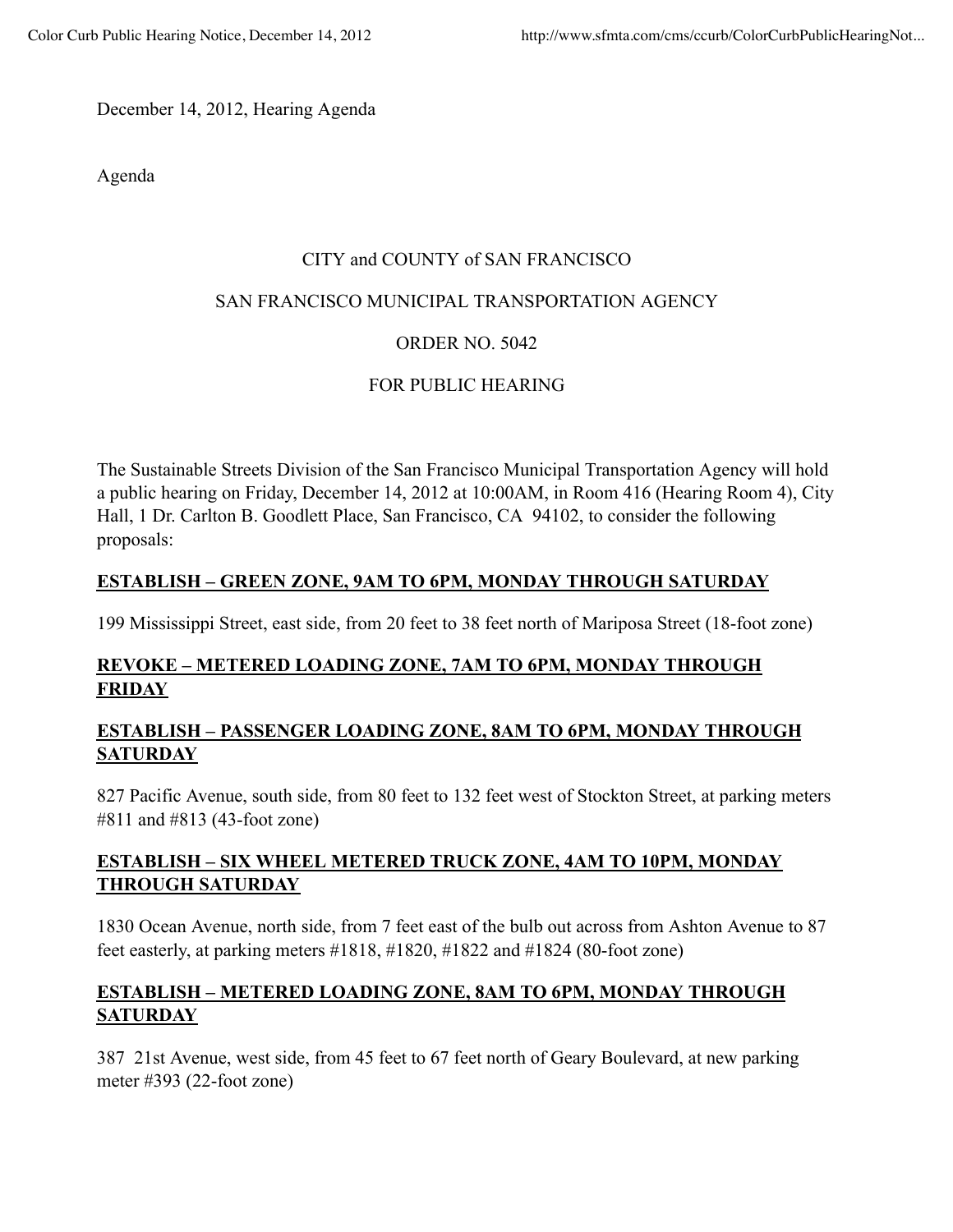### **ESTABLISH – PART-TIME PASSENGER LOADING ZONE, 9AM TO 11PM, DAILY**

5700 Geary Boulevard, north side, from 10 feet to 27 feet west of 21st Avenue, at parking meter #5702 (17-foot zone)

# **ESTABLISH – METERED LOADING ZONE, 7AM TO 6PM, MONDAY THROUGH FRIDAY**

"490"88 Bryant Street, north side, from 66 feet to 88 feet east of 3rd Street, at parking meter #488 (22-foot zone)

#### **ESTABLISH – (1) 30-MINUTE GREEN METER, 9AM TO 6PM, MONDAY THROUGH SATURDAY**

1350 Van Ness Avenue, east side, from 54 feet to 76 feet north of Fern Street at parking meter #1326 (22-foot zone)

#### **REVOKE – PART-TIME PASSENGER LOADING ZONE, 6AM TO 10PM, EVERY DAY**

300 Sloat Boulevard, north side, from 51 feet to 84 feet west of 19th Avenue (33-foot zone)

### **ESTABLISH – PART-TIME ACCESSIBLE PASSENGER LOADING ZONE, SUNRISE TO SUNSET, DAILY**

300 Sloat Boulevard, north side, from 75 feet to 98 feet west of 19th Avenue (23-foot zone)

### **ESTABLISH – PART-TIME PASSENGER LOADING ZONE, 8AM TO 9AM AND 3PM TO 4PM, SCHOOL DAYS**

"299" Jules Avenue, west side, from 0 feet to 100 feet south of De Montfort Avenue (100-foot zone)

## **ESTABLISH – GREEN ZONE, 9AM TO 6PM, MONDAY THROUGH SATURDAY**

1720 Greenwich Street, north side, from 0 feet to 18 feet east of the west property line (18-foot zone)

### **ESTABLISH – SHUTTLE BUS LOADING ZONE ONLY, 6AM TO 10AM, MONDAY THROUGH FRIDAY**

10 - 8TH Street, west side, from 5 feet to 45 feet north of Stevenson Street, at parking meters #14 and  $#16$  (40-foot zone)

#### **ESTABLISH – BLUE ZONE**

"3299" Ortega Street, south side, from 0 feet to 20 feet east of 40th Avenue (20-foot zone)